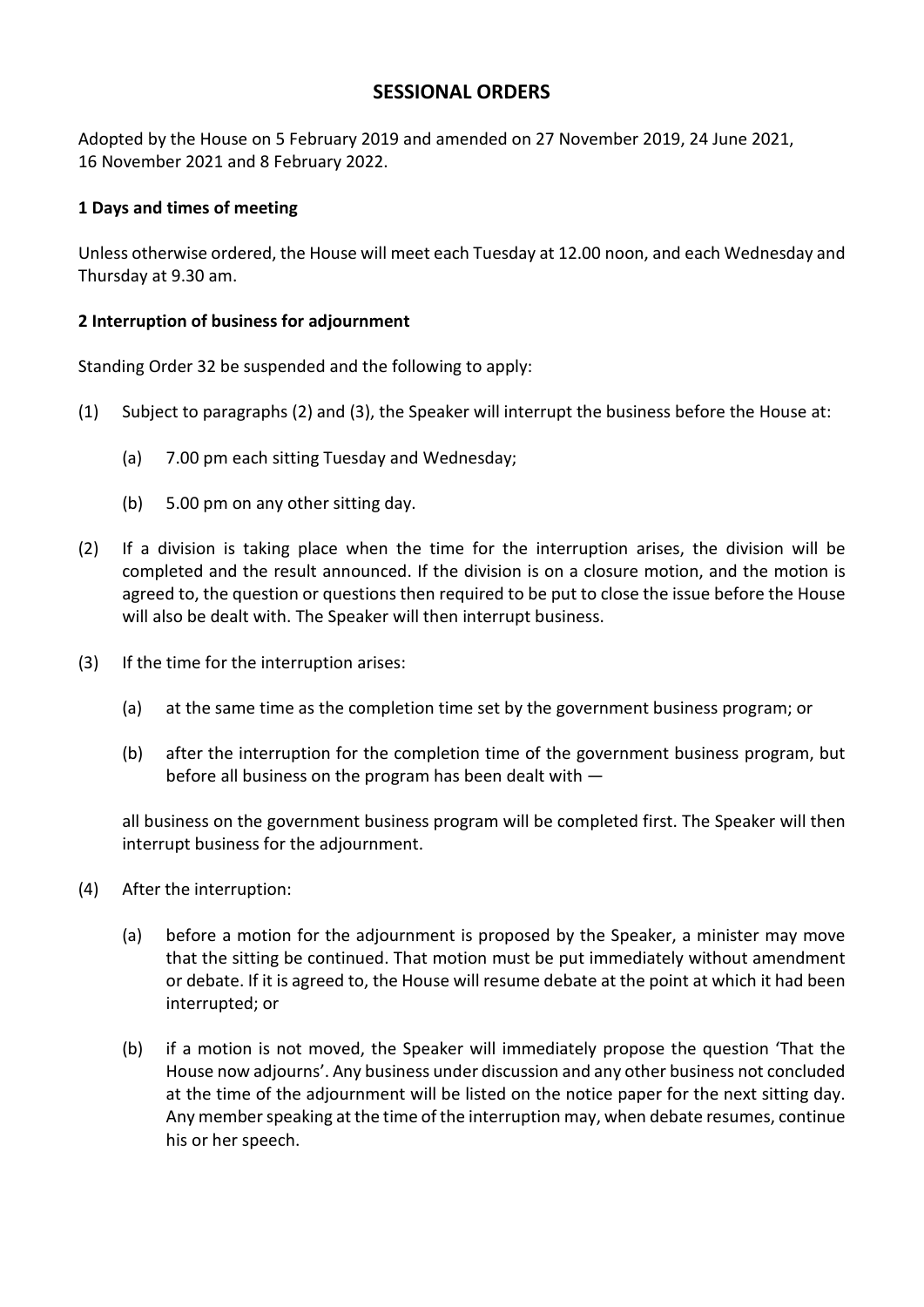#### **3 Order of business**

(1) So much of Standing Orders 36, 38, 39, 41 and 55 be suspended so as to enable the following order of business on:

## **Tuesdays**

Formal business Statements by members Government business Question time (2.00 pm) Government business *continued* General business

## **Wednesdays**

Formal business Disallowance motions Statements by members Statements on parliamentary committee reports Government business Question time (2.00 pm) Government business *continued* Matter of public importance or grievance debate (4.00 pm) Government business *continued* General business

- (2) So much of Standing Orders 38 and 39 be suspended so as to enable:
	- (a) at 4.00 pm on Wednesday, unless a division is taking place, the Chair interrupts the business before the House and the bells are then rung for one minute;
	- (b) if a division is taking place at 4.00 pm:
		- (i) it will be completed without interruption and result announced;
		- (ii) if the division is on a closure motion, and the motion is agreed to, the question or questions then required to be put to close the issue before the House will also be dealt with;
		- (iii) business is then interrupted following the procedure in sub-paragraph (a);
	- (c) the Chair announces the grievance debate or matter of public importance, whichever the case may be;
	- (d) any business under discussion and not completed at the interruption will be resumed immediately at the end of the grievance debate or matter of public importance, whichever the case may be, and any member speaking at the time of the interruption may then continue his or her speech.
- (3) In Standing Order 39(9) for 'statements on parliamentary committee reports under SO 41' read 'government business'.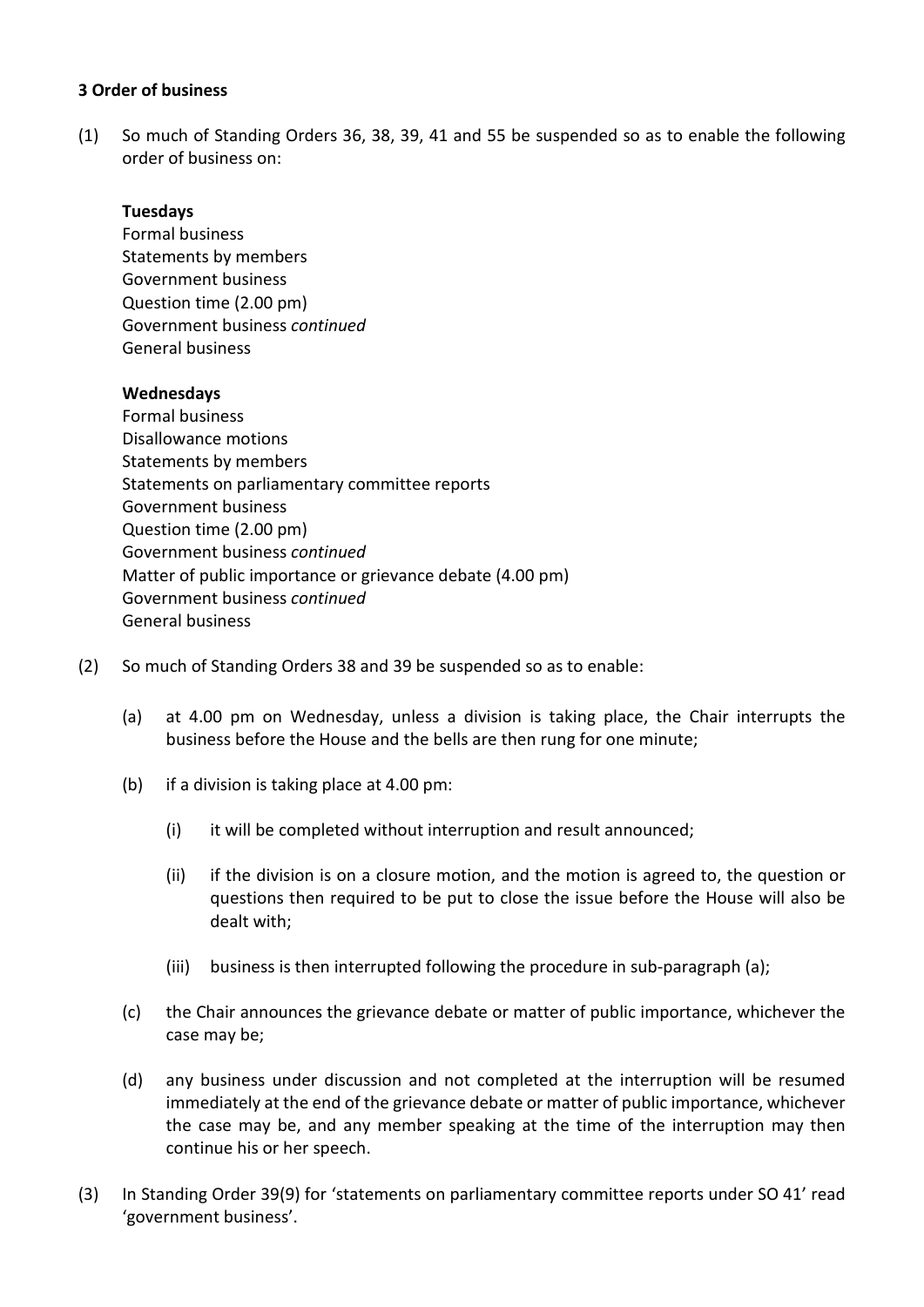#### **4 Answers to questions on notice**

A reply to a question on notice delivered to the Clerk under Standing Order 54(3) must be submitted within 30 days.

#### **5 Who may ask oral questions without notice**

Only non-government members may ask questions without notice under Standing Order 55.

#### **6 Supplementary questions without notice**

- (1) At the conclusion of each answer to an oral question without notice, the questioning member may ask the responding minister a supplementary question to elucidate or clarify the answer.
- (2) Supplementary questions must actually and accurately relate to the original question, must relate to or arise from the answer and must not be a separate question on the same topic.

## **7 Ministers' statements**

After each oral question without notice and any related supplementary questions, any minister may seek the call to make a statement of up to two minutes.

#### **8 Constituency questions**

- (1) At the conclusion of oral questions without notice and ministers' statements, five government members and five non-government members may ask one oral question each to ministers relating to constituency matters.
- (2) Replies to constituency questions must be given in writing within 30 days by delivering a reply to the Clerk. The Clerk must give the response to the member who asked the question and electronically publish the response.

#### **9 Duration of question time**

Standing Order 55(2) is suspended and the following to apply:

Question time will last until five oral questions and related supplementary questions have been answered, up to five ministers' statements have been made and up to ten constituency questions have been asked and where a question is ruled out of order it is, for the purposes of this sessional order, deemed to have been answered.

#### **10 Time limits on answers and questions**

- (1) The time limit for each oral question, supplementary question and constituency question is one minute.
- (2) The time limit for the answer to each oral question is three minutes, and for the answer to each supplementary question is one minute.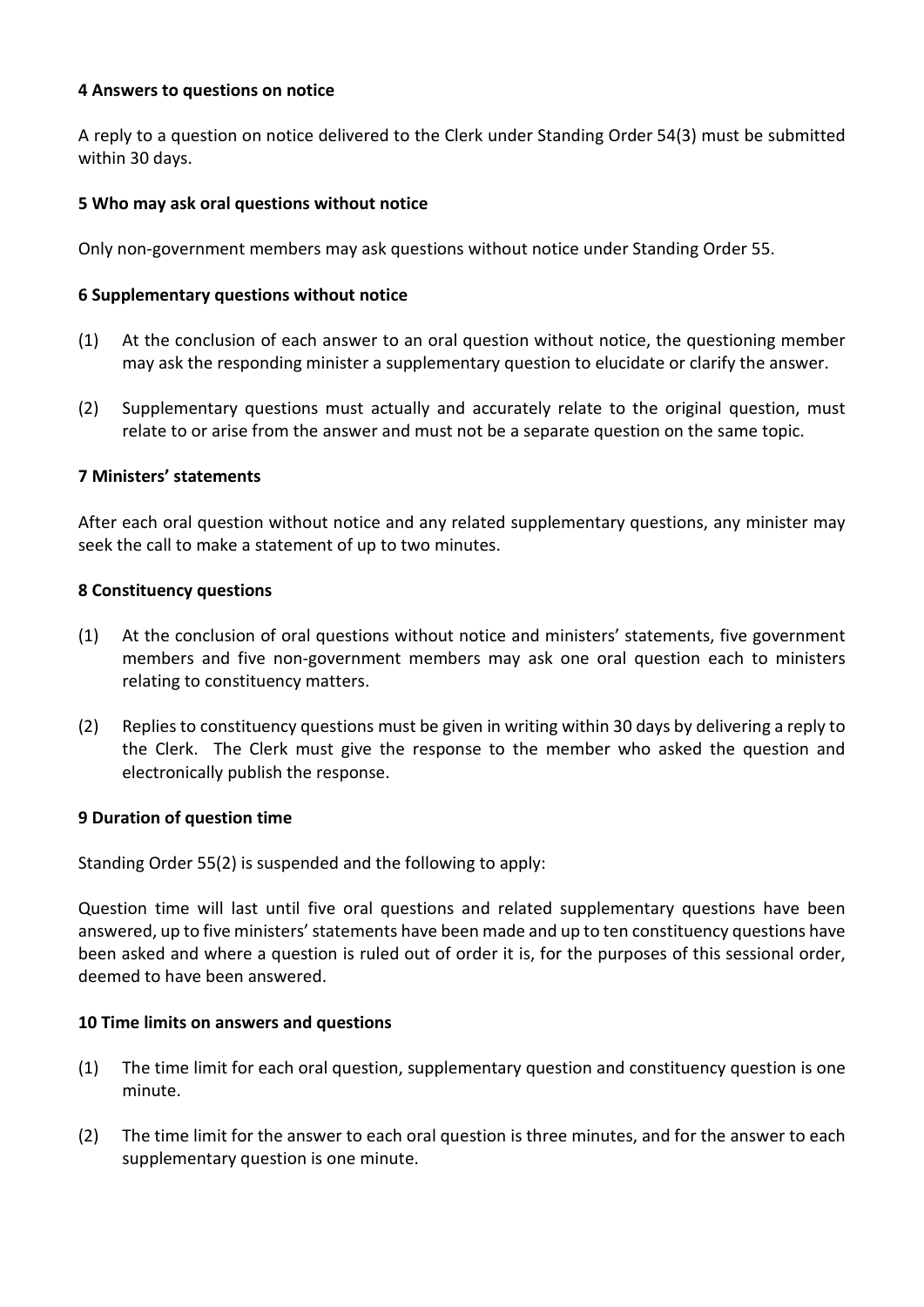## **11 Content of answers**

Standing Order 58(1)(a) is suspended and all answers to questions must be direct, factual, succinct and relevant.

## **12 Chair ordering member to withdraw — application during oral questions without notice and ministers' statements**

Where:

- (1) a member is ordered to withdraw from the House under Standing Order 124 during oral questions without notice or ministers' statements; and
- (2) the time for oral questions without notice and ministers' statements ends before the end of the suspension period —

the member may return to the Chamber after the time for oral questions without notice and ministers' statements but must serve the remainder of their suspension during the next question time, subject to Standing Order 124(2).

#### **13 Time limit for lead speakers**

For the purposes of Standing Order 131, and subject to any agreement to the contrary, additional time provided for the lead speaker of any other party does not apply where such a party has advised the Speaker that it is in a coalition arrangement with another party.

#### **14 Notices of motion**

Standing Orders 140(1) and 141 are suspended and the following to apply:

- (1) A member may only move a motion to discuss a subject if he or she has given notice of that motion on a previous sitting day.
- (2) Copies of all verbal notices must be provided to the Clerks at the table before notices are called on by the Speaker.
- (3) Copies of all written notices must be provided to the Clerks at the table before the conclusion of formal business.
- (4) All notices given by ministers must be verbal.
- (5) Verbal notices must be read to the House. They can only be given before the House proceeds to the business of the day as set out in the notice paper.
- (6) All notices, except notices given under paragraph (7) given by members who are not ministers, must be given in writing. Members may give notice by lodging a copy with the Clerks in accordance with paragraph (3).
- (7) A motion by a member expressing no confidence in the Premier and ministers, in the terms set out in s 8A of the *Constitution Act 1975*, may only be given verbally.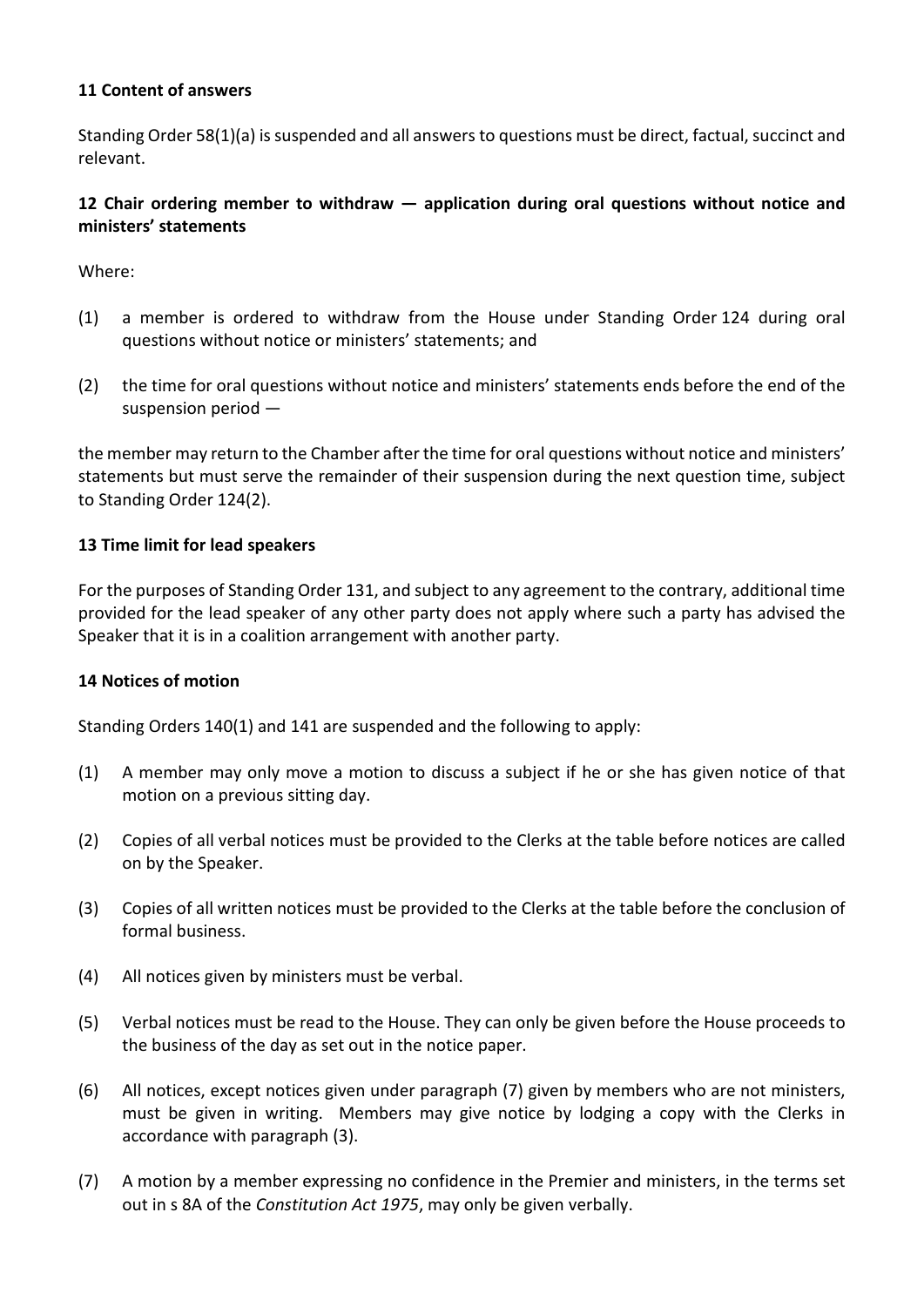(8) The Clerk must notify the Speaker of a notice of a motion by a member to disallow a statutory rule to which Standing Order 151 applies, and the Speaker will report details to the House at the first convenient opportunity.

## **15 Procedure for a division**

Standing Order 164(1) is suspended and the following to apply:

When a division is requested, the Clerk will ring the bells for four minutes as indicated by the timer.

## **16 Redactions**

The Standing Orders Committee (the Committee) is empowered to authorise redactions from a document published by the House, Assembly Hansard, official broadcast footage of the Assembly Chamber or an Assembly Committee, a petition, or a document tabled under Standing Order 171 on safety or security grounds using the following process:

- (1) A person, including a member of Parliament, may write to the Clerk and request the redaction including details of the nature of the safety or security risk and how redaction would reduce or remove this risk. The Clerk will then forward that request to the Committee as soon as practicable.
- (2) If the Committee is satisfied there is a safety or security risk and the redaction is warranted, the Committee may approve the request. All members present at the meeting must unanimously agree for the Committee's decision to be effective.
- (3) The Clerk will inform the person who made the request of the Committee's decision. Where the Committee unanimously approves the redaction, the Clerk must take all necessary steps to give effect to the Committee's decision.
- (4) A redaction does not affect the protections provided by ss 73, 74 or 74AA of the *Constitution Act 1975*.
- (5) The Clerk must include a statement of the number of redactions made and the type of document they were redacted from, excluding any identifying information, in the annual report of the Department of the Legislative Assembly.
- (6) The Committee may issue guidelines on the operation of this sessional order.

#### **17 Electronic petitions**

- (1) A person (the sponsoring petitioner) may lodge a request to start an electronic petition (e‑petition) with the Clerk for publication on the Parliament's website.
- (2) Standing Orders 45 to 52 apply except in relation to the requirement for a petitioner's signature.
- (3) The sponsoring petitioner must provide the following information to the Clerk:
	- (a) the issue (maximum 200 words) and action requested (maximum 120 words);